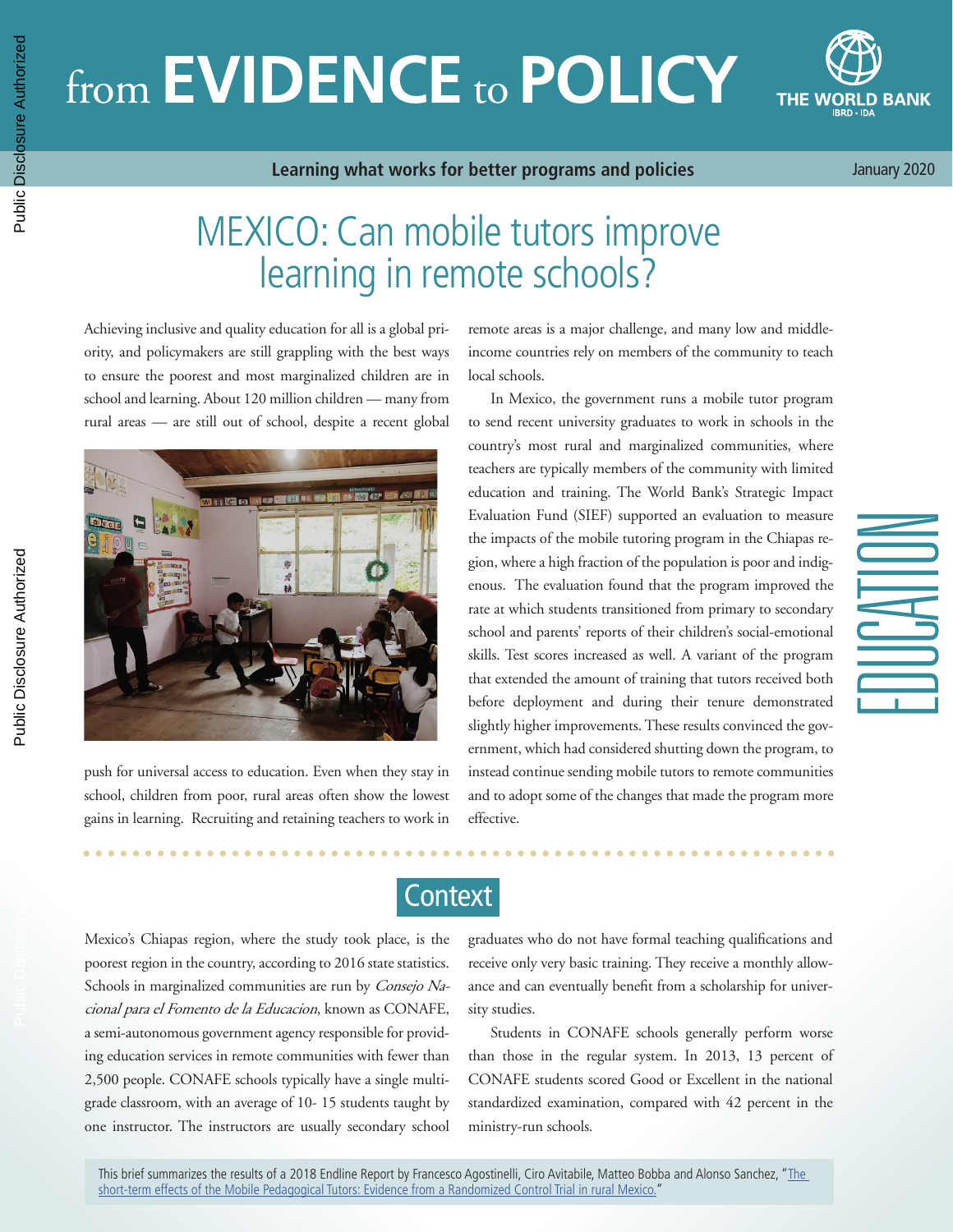In 2009, CONAFE started a mobile tutoring program aimed at improving the quality of education in these remote and disadvantaged schools. The tutors or Asesores Pedagogicos Itinerantes (Mobile Pedagogical Advisors), known as APIs, are recent university graduates assigned to two schools. They are expected to spend about two weeks per month in each school providing one-on-one tutoring to the students who require the most help, making home visits to encourage parental involvement, and providing pedagogical support to the local non-professional teachers. But the API program, as structured, didn't lead to improvements in student learning, as assessed in an earlier evaluation, and the progression rate from primary to lower secondary school remained low.

In 2014, as part of the World Bank project to support CONAFE schools, researchers introduced some changes to the program as it was implemented nationally to improve the effectiveness of the tutors and set up a randomized control trial to test the impact of the changed model on students' learning and grade progression. First, they used an API's ability to speak the main indigenous language in the community as the most important criterion for assigning APIs to communities. In the previous model, 2/3 of tutors assigned to these communities did not speak any indigenous language. Second, because par-

 $\equiv$ 

ents had complained about infrequent visits from the APIs, the researchers also provided the supervisors of the APIs an increase in salary in exchange for a mandatory increase in the number of times they visited the communities.

In another variant of the program, researchers increased the training for APIs to two weeks from one week and organized bi-monthly peer meetings so tutors could discuss challenges and learn what their peers were doing to solve problems. The contents (and the costs) of the augmented training were designed jointly with CONAFE in order to guarantee scalability, in case the program proved to be effective.

The interventions started in September 2014 and continued through a second school year ending in the spring of 2016.

#### **Population at a glance…**

- Communities in the Chiapas pilot were small and remote, with 100 inhabitants on average.
- Sixteen percent had no road and 64 percent lacked a paved road.
- Eleven percent of communities had political conflicts (primarily due to the presence of Zapatista rebels).
- Test scores were substantially lower in community schools than the national average.

## Evaluation

This study used a randomized controlled trial to test the impacts of the strengthened mobile tutoring program and the variant with augmented training. The evaluation took place in a sample of 230 schools that had never received the mobile tutoring program before. Of these 230 schools, 70 schools were assigned to receive the APIs, 60 were assigned to receive the APIs with augmented training, and 100 schools were assigned to the control group with no mobile tutoring at the time of the study.

Researchers collected no baseline data and instead used administrative data to assess balance among the experimental groups. Specifically, they used the 2013 results of a national exam (the ENLACE), as well as information about school inputs from a census of schools carried out by the Secretariat of Public Education and information about communities, including poverty rates, from the national census and the National Commission for the Evaluation of Social Policy.

Researchers conducted follow-up data collection in in the spring of 2016. To measure students' reading and basic math ability, two tests were administered: the Early Grade Reading Assessment (EGRA) and the Early Grade Math Assessment (EGMA), which had been adapted to the Mexican context. Although these tests are meant for students in the early primary grades, children in the community schools often lag behind their urban counterparts by a couple of standard deviations, and thus require an easier test. Surveyors interviewed 1,930 children in 3rd to 6th grade and caregivers in 1,050 households about their expectations for their children's education and their involvement in their children's schooling. Caregivers were also asked about their children's behavior. Surveyors also did observations of classrooms to document teachers' pedagogical practices.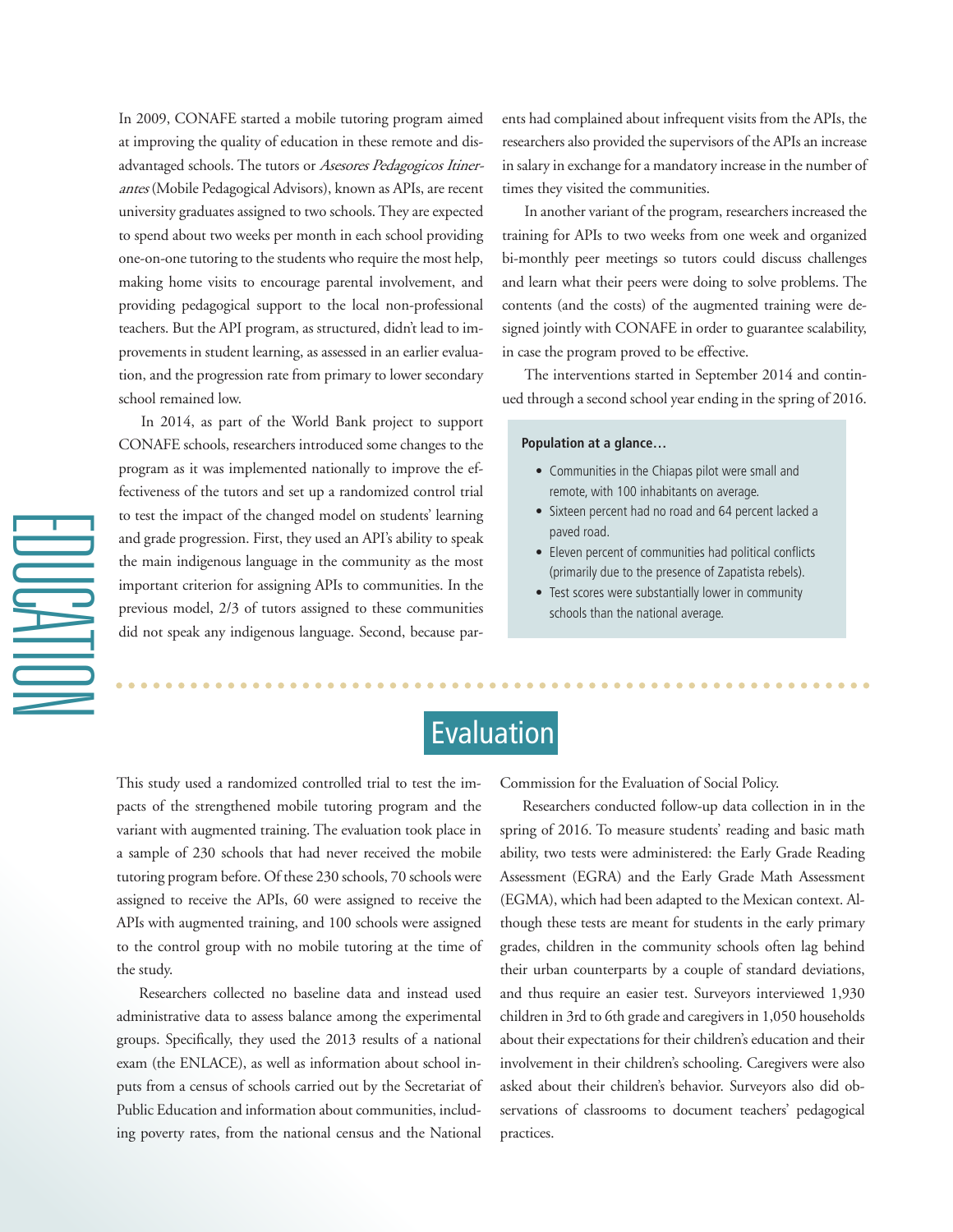## Findings

#### Mobile tutors helped improve students' literacy skills….

Compared to the control group, students in the schools receiving the strengthened mobile tutoring program scored an average of 0.135 standard deviations higher on the EGRA test, while students in schools receiving mobile tutors with augmented training scored an average of 0.227 standard deviations higher. Despite this large difference in the average



treatment effects, these impacts cannot be statistically distinguished from each other. When the researchers investigated test scores further, they found that these gains were primarily in the areas that students were already doing well in, like reading familiar words, dictation, and reading

comprehension, as opposed to the areas where students were initially weakest, like the recognition of initial sounds and letter sounds.

#### …but math skills didn't improve as much.

The math performance of students with mobile tutors could not be statistically distinguished from scores of their peers in control schools. Students who had the mobile tutors with augmented training had higher scores than students in the control group, though this gain was only marginally statistically significant. A breakdown of scores by topic area suggests that statistically significant gains only came in the most basic task – number recognition – with limited to no gains in more difficult tasks like addition and subtraction. Children who did not speak an indigenous language

at home, however, did appear to benefit from the program with augmented training, making gains of 0.192 standard deviations on the EGMA exam.

In communities where the tutors received the extra training and the bimonthly meetings, children's social-emotional skills also improved relative to the control group, based on what their parents reported.

The tutors were supposed to help students and parents identify the emotional issues that could affect their learning outcomes and deal with them. Although the initial training didn't have any specific content related to social-emotional issues, supervisors and coordinators encouraged tutors to use the peer meetings to also discuss how to deal with children's emotions. Parents of children in schools served by tutors in the enhanced training program reported significant improvements in social-emotional wellbeing of their children, while parents' reports in the group that received the tutors without the augmented training could not be statistically distinguished from reports from the control group.

In schools served by mobile tutors who had received the augmented training, primary school students were more likely to continue to secondary school.

The progression rate between primary and secondary school is low in CONAFE schools, with about 60 percent of primary school students continuing to secondary school. But in communities where the mobile tutors went through the more intensive training and support program, the rate rose by 14 percentage points over the control group. Children who received the program without the augmented training saw a smaller increase that was not statistically significant. As with the findings for math, these gains in the transition to primary school were concentrated among students who did not speak an indigenous language at home, suggesting that the program may have benefited children who were not the most at risk for dropping out before secondary school.